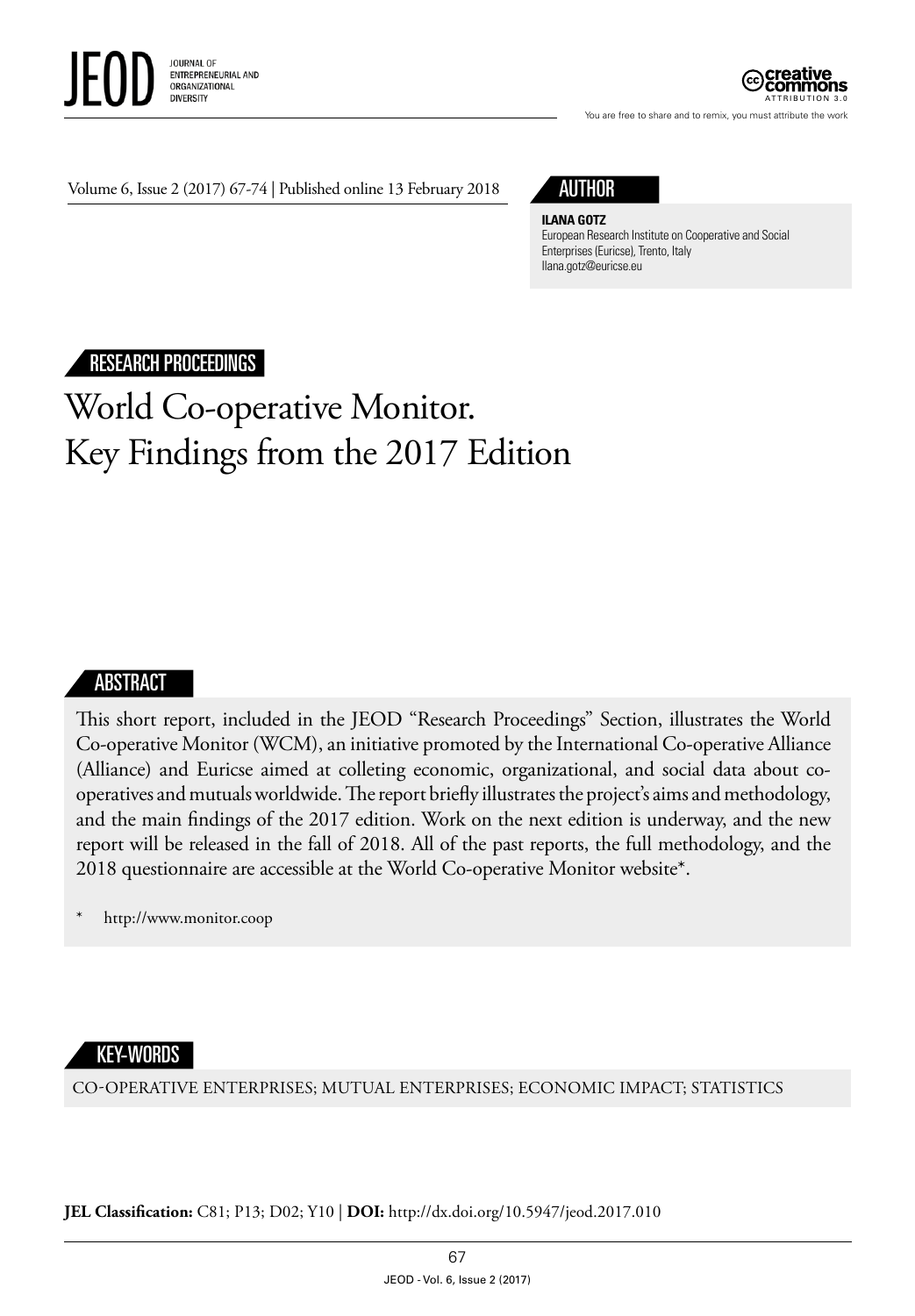## **1. Introduction**

The World Co-operative Monitor (WCM), an initiative of the International Co-operative Alliance (Alliance) with the scientific and technical support of the European Research Institute on Cooperative and Social Enterprises (Euricse), collects economic, organizational, and social data about co-operatives, mutual organizations and non-co-operative organizations controlled by cooperatives worldwide. Since 2012, the project has collected quantitative data on the global cooperative movement published in an annual research report.

The WCM methodology was developed with the aim to refine and expand upon the Global 300 ranking of the world's largest co-operative organizations previously produced by the Alliance. The overall objective of the research is to develop quantitative knowledge based on indicators measuring both the economic and social impact of co-operative enterprises, giving a sense of the role these organizations play both internationally and in their local communities. The data and analysis presented in the annual research report has served to raise awareness of the size and impact of the co-operative movement worldwide and the report has proven to be a useful tool for advocates, practitioners, and researchers alike.

While the focus is on the world's largest co-operative organizations, over the course of the six years of the project, the research team has made efforts to expand the data collected and enrich the analysis to explore specific sectors of activities or themes. Since 2016, in particular, a chapter on cooperative capital has been included in the report. In addition to this capital structure research, past editions have highlighted data and research on agricultural co-operatives, consumer co-operatives, and have showcased stories that share the impact of co-operative businesses in their communities.

The 2017 edition of the WCM (Alliance and Euricse, 2017) provides rankings of the Top 300 largest co-operative and mutual enterprises based on 2015 financial data as well as sectorial rankings and analysis based on data from 2011-2015. The chapter on co-operative capital analyses the capital structure of the Top 300 as well as a sample of smaller co-operatives and mutuals, allowing for comparison between different types of co-operative firms. The following Section provides some summary data and discussion of the results; the full report is available online.

## **2. Methodology1**

The nature of the project objectives and the diversity of the co-operative movement pose interesting methodological challenges. First of all, when defining the target population, the research must take into account the various definitions utilized across countries and sectors. Second, developing a single cross-sector international ranking of the Top 300 requires a set of indicators that can be applied transversally. The limited data sources available and the diverse methodologies applied present a

<sup>1</sup> The current research methodology is briefly described here; the complete methodology is available at [www.monitor.coop](http://www.monitor.coop).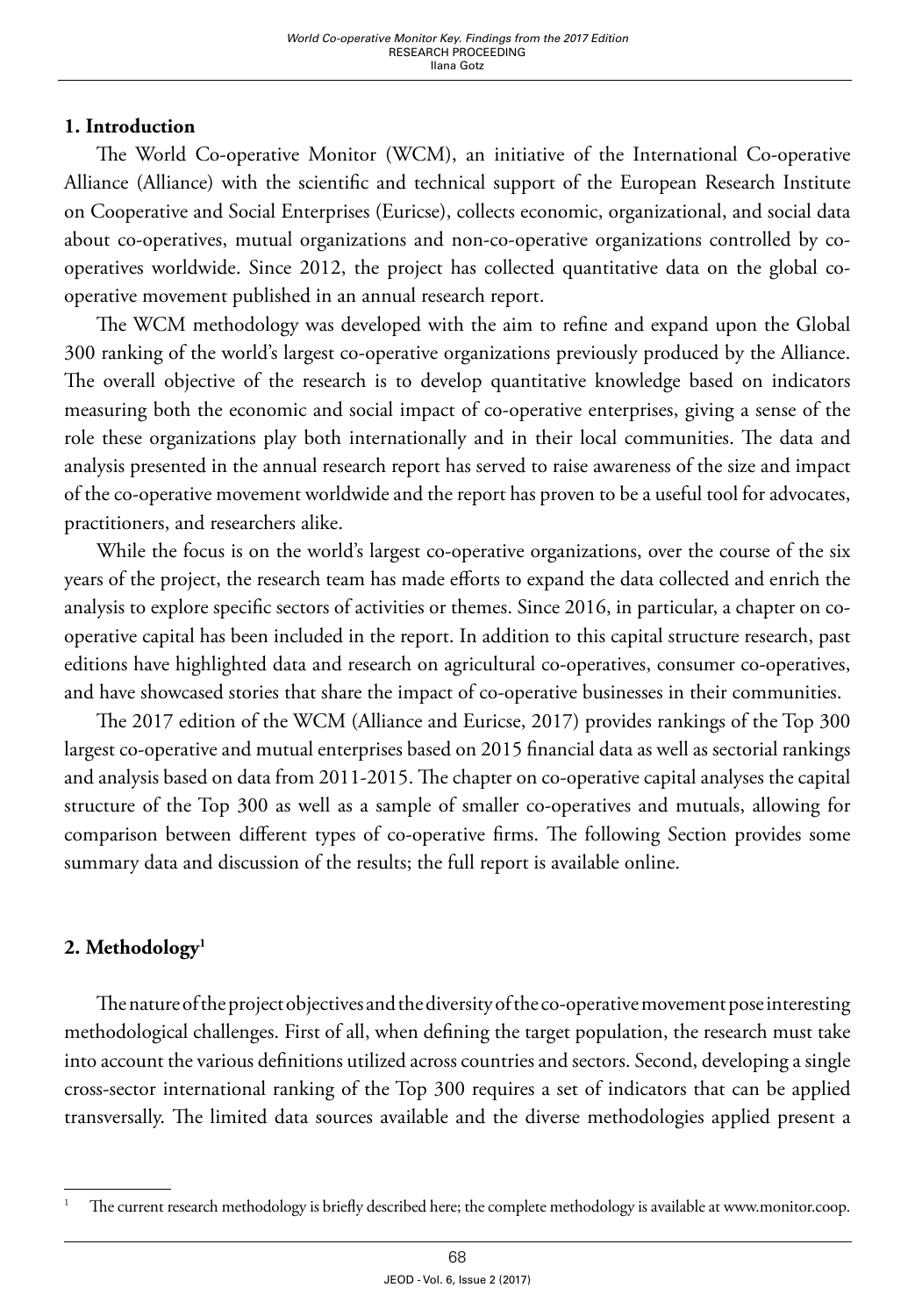third major challenge. To address these challenges and create a robust methodology, the research team, along with the scientific committee, have defined the population and indicators explained below. Over the course of the project, some adaptations have been made to the methodology in order to continuously improve the validity and accuracy of the data and rankings.

The organizations studied for this research are co-operatives, mutuals, co-operative of co-operatives/ mutual, co-operative groups, co-operative networks, and non-co-operative enterprises in which cooperatives have a controlling interest. The data sources include existing databases and rankings of target organizations by country or sector, a questionnaire administered directly to the target organizations, and online research and consultation of financial statements and annual reports (Table 1).

| Data sources                                                                          | $\%$ |
|---------------------------------------------------------------------------------------|------|
| Existing rankings                                                                     |      |
| WCM questionnaire                                                                     | 2    |
| Orbis - Bureau van Dijk database (Orbis) <sup>1</sup>                                 | 17   |
| Eikon – Thomson Reuters (Eikon) <sup>2</sup>                                          |      |
| Euricse - online research and consultation of financial statements and annual reports | 3    |
| Total                                                                                 | 100  |

**Table 1. Data sources, 2017 World Co-operative Monitor database**

The data collected is primarily financial in nature, though the WCM questionnaire aims to collect general, economic, and social data. The rankings and analysis contained in the 2017 WCM pertain exclusively to economic indicators. The organizations studied are divided into seven sectors, based on primary activity of the organization: agriculture and food industries; wholesale and retail trade; industry and utilities; banking and financial services; insurance co-operatives and mutuals; health, education and social care; and other services.

The rankings presented in the report are based on turnover data. As described in the WCM methodology, turnover is defined as "the income generated by the business activities conducted by a company, usually the sales of goods and services to customers. In the case of the Insurance Co-operatives and Mutuals sector, this is premium income. For the Banking and Financial Services sector, this is the sum of net interest income, net premiums and other operating income, such as deposit and payment service charges, lending fees and credit card service revenues, income from brokerage and investment fund services, management and custodial service fees, foreign exchange income as well as other income. However, this value was used solely for the banking and financial services ranking. In the Top 300 ranking, to achieve a more homogeneous comparison, the sum of interest income, non-interest income (income from banking services and sources other than interest-bearing assets) and premium income (if the organization also provides insurance services) was utilized for banking and financial services organisations".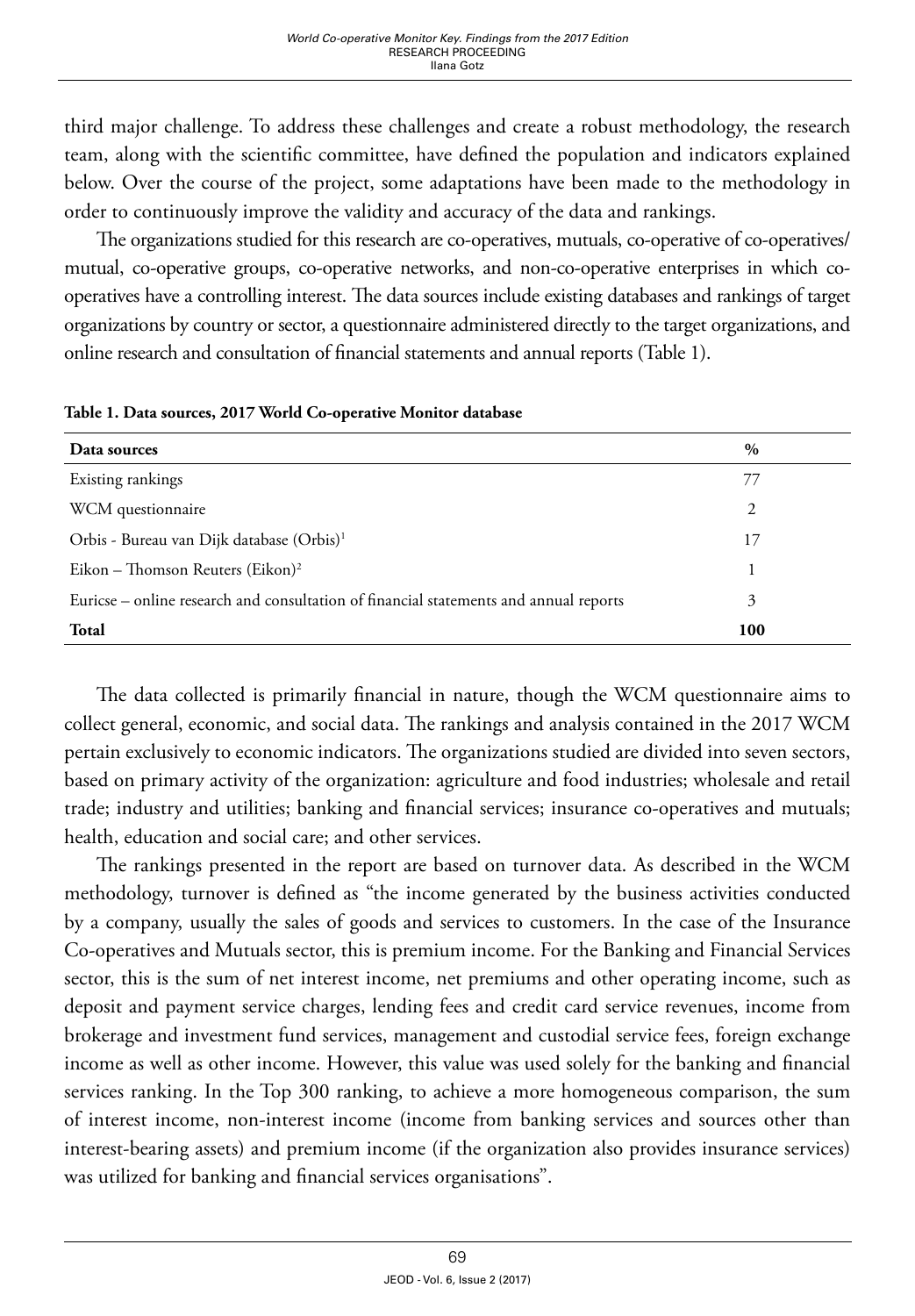In addition to the rankings based on US dollars (USD) present in each edition of the report, the 2017 World Co-operative Monitor introduces a new ranking based on the International dollar as calculated by the World Bank. The rankings using this measure aim to give a sense of the purchasing power parity of the organizations ranked and remove possible distortions caused by currency conversion rates. As defined by the World Bank, "an international dollar would buy in the cited country a comparable amount of goods and services a US dollar would buy in the United States"2 .

In the 2016 and 2017 edition of the report, a chapter on co-operative capital is included analysing sources and structures of capital for the Top 300 organizations as ranked by the WCM. The data for the capital chapter is derived from balance sheet and financial statement data. For the purpose of this analysis, some of the sectors present in the WCM are grouped together: "Industry", "Health, education and social care", and "Other services" sectors are merged into the new sector "Other", while the remaining sectors are unchanged. In 2017, a sample of small co-operatives and mutual enterprises is also analysed. These are defined as firms with total asset value of less than 10 million US dollars and total workers below 50 units<sup>3</sup>. To obtain the sample of the "small" 300, the data was ordered based on turnover in US dollars and the largest 300 were chosen for the sample. To analyse the capital structure decision, the composition of the liabilities side of the balance sheet is utilized $^4$ .

### **3. Main results and findings 2017**

The 2017 World Co-operative Monitor collected data from the year 2015 for 2,379 organizations from 61 countries, distributed across eight sectors of activity. Of these, 1,436 report a turnover of more than 100 million USD. Similarly to the results of the prior edition, agriculture and food industries make up the largest percentage of the total database at 28 per cent followed by the insurance sector at 23 per cent. Banking and financial services organizations comprise 18 per cent, wholesale and retail trade 12 per cent, other services eight per cent, industry five per cent, health, education and social care five per cent, and other one per cent.

The Top 300 co-operatives and mutuals report a total turnover of 2.16 trillion USD. The sector with the largest representation in the Top 300 is insurance at 41 per cent, followed by agriculture (30 per cent), wholesale and retail trade (19 per cent). The remaining sectors follow, with percentages from six to one per cent. The Top 300 are distributed among 27 countries (Table 2).

<sup>2</sup> http://data.worldbank.org/indicator/PA.NUS.PPP

<sup>&</sup>lt;sup>3</sup> The EU definition of Small and medium-sized enterprises (SMEs) has been used for this study. For more information please refer to the EU Commission recommendation 2003/361/EC [\(http://eur-lex.europa.eu/legal-content/EN/](http://eur-lex.europa.eu/legal-content/EN/TXT/?uri=CELEX:32003H0361) [TXT/?uri=CELEX:32003H0361\)](http://eur-lex.europa.eu/legal-content/EN/TXT/?uri=CELEX:32003H0361).

Total liabilities is computed as the difference between Total assets and Total equity; Net equity is the difference between Total equity and Net income.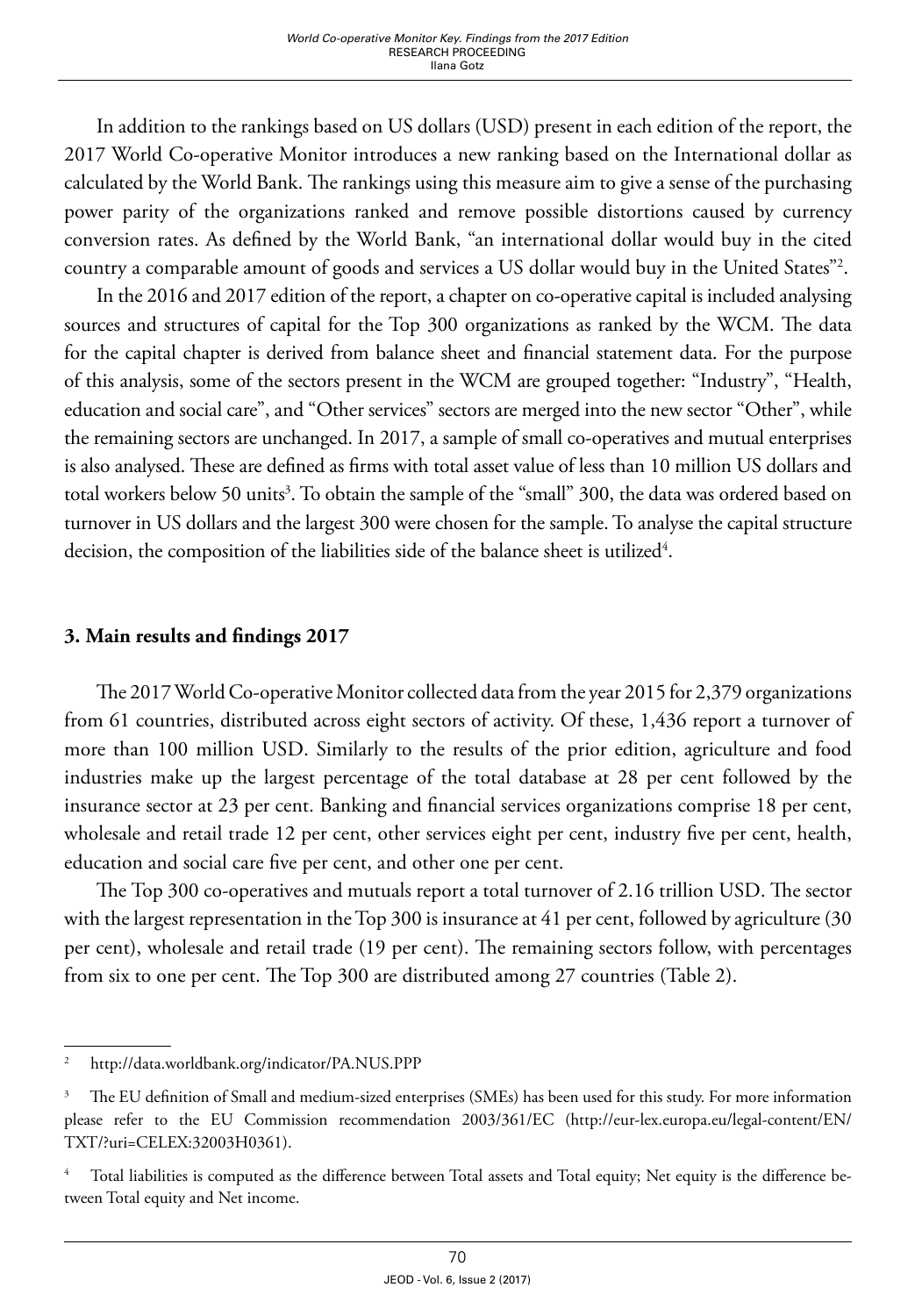| <b>Sector</b>                     | Number of organizations<br>and % of total | Number of<br>countries | <b>Turnover</b><br>(billion USD) |
|-----------------------------------|-------------------------------------------|------------------------|----------------------------------|
| Agriculture and food industries   | 91 (30%)                                  | 20                     | 456.84                           |
| Wholesale and retail trade        | 58 (19%)                                  | 17                     | 393.49                           |
| Insurance                         | 124 (41%)                                 | 22                     | 951.93                           |
| Banking and financial services    | 17(6%)                                    | 12                     | 312.31                           |
| Industry and utilities            | $4(1\%)$                                  | 2                      | 18.17                            |
| Health, education and social care | $4(1\%)$                                  | 3                      | 27.17                            |
| Other services                    | $2(1\%)$                                  | 2                      | 4.31                             |
| Total                             | 300 (100%)                                | 27                     | 2,164.23                         |

#### **Table 2. Top300 2017 based on 2015 turnover in US Dollars**

This year's largest five organizations based on turnover in USD are Groupe Crédit Agricole (France) at 70.89 billion USD, Kaiser Permanente (USA) at 67.44 billion USD, State Farm (USA) at 64.82 billion USD, BVR (Germany) at 56.26 billion USD, and Zenkyoren (Japan) at 49.17 billion USD.

The Top 300 ranking based on International Dollars varies slightly from the USD ranking. The sectoral distribution is very similar and the organizations are distributed across 28 countries with a total turnover of nearly 2.4 trillion International Dollars (Table 3). Two agriculture co-operatives from Poland enter into the ranking, a country not represented in the Top 300 based on USD.

| <b>Sector</b>                     | Number of organizations<br>and % of total | Number of<br>countries | <b>Turnover</b><br>(billion Intl. dollars) |
|-----------------------------------|-------------------------------------------|------------------------|--------------------------------------------|
| Agriculture and food industries   | 92 (31%)                                  | 22                     | 529.28                                     |
| Wholesale and retail trade        | 59 (20%)                                  | 17                     | 415.32                                     |
| Insurance                         | 122 (41%)                                 | 24                     | 1029.86                                    |
| Banking and financial services    | 18 (6%)                                   | 13                     | 357.16                                     |
| Industry and utilities            | $4(1\%)$                                  | 2                      | 22.96                                      |
| Health, education and social care | $4(1\%)$                                  | 3                      | 40.84                                      |
| Other services                    | $1(0\%)$                                  | 1                      | 3.25                                       |
| Total                             | 300 (100%)                                | 28                     | 2,398.68                                   |

|  |  | Table 3. Top300 2017 based on 2015 turnover in International Dollars |
|--|--|----------------------------------------------------------------------|
|--|--|----------------------------------------------------------------------|

In addition to the Top 300 rankings, the 2017 World Co-operative Monitor reports on the turnover of the largest organizations per sector over the five-year period from 2011 to 2015. The analysis demonstrates overall stability and growth, even throughout the global economic crisis in those years. In fact, 77 per cent of the nearly 100 businesses studied report an increase in turnover over the five year period, some as high as over 100 per cent.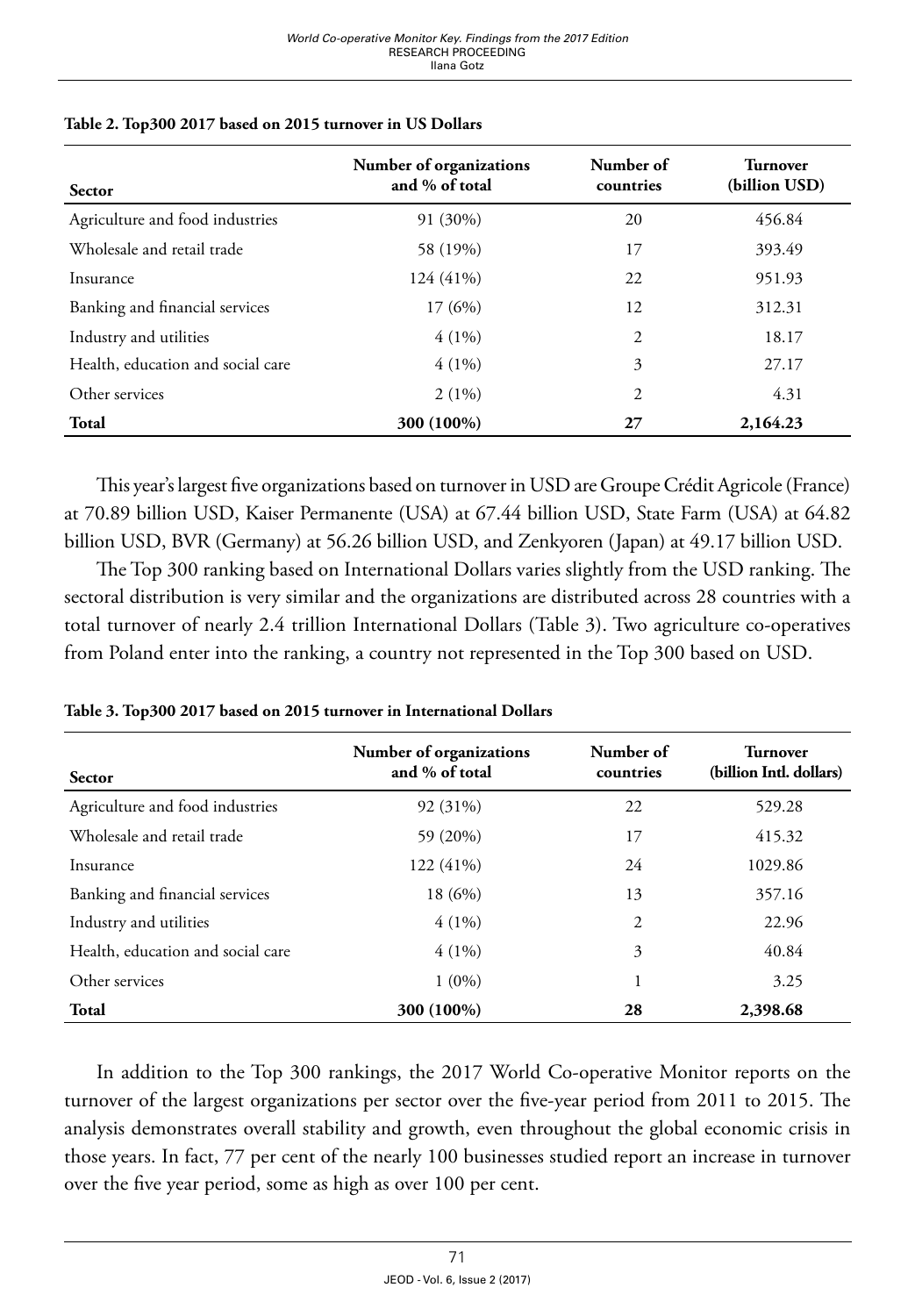Regarding the chapter on co-operative capital, data was compiled for 237 of the 300 organisations in the 2017 World Co-operative Monitor Top 300 ranking and 300 small co-operatives as defined above. Tables 4 and 5 below show the sectoral and geographical distribution of the Top 300 and small samples.

| <b>Sector</b>                   | Americas region | Asia and the Pacific | European region | Total |
|---------------------------------|-----------------|----------------------|-----------------|-------|
| Agriculture and food industries | 14              | 8                    | 46              | 68    |
| Banking and financial services  |                 |                      |                 |       |
| Insurance                       | 49              | 11                   | 44              | 104   |
| Wholesale and retail trade      |                 | $\mathfrak{g}$       | 31              | 44    |
| Other                           |                 |                      | 0               | 4     |
| <b>Total</b>                    | 80              | 28                   | 130             | 237   |

**Table 4. Geographical and sectorial distribution of the Capital chapter Top sample**

#### **Table 5. Geographical and sectorial distribution of the Capital chapter Small sample**

| <b>Sector</b>                   | Americas region | Asia and the Pacific | European region | Total |
|---------------------------------|-----------------|----------------------|-----------------|-------|
| Agriculture and food industries |                 |                      | 154             | 160   |
| Wholesale and retail trade      |                 | 23                   |                 | 81    |
| Other                           |                 | 19                   | 40              |       |
| Total                           |                 | 46                   | 251             | 300   |

The results of the capital structure analysis show clear differences across sectors (Table 6), but not across different regions (Table 7).

#### **Table 6. Capital structure by sectors**

| <b>Sector</b>                   | Total liabilities (%) | Net equity $(\% )$ | Net income $(\% )$ |
|---------------------------------|-----------------------|--------------------|--------------------|
| Agriculture and food industries | 64.2                  | 32.2               | 3.6                |
| Banking and financial services  | 91.5                  | 7.8                | 0.7                |
| Insurance                       | 78.6                  | 20.1               | 1.3                |
| Wholesale and retail trade      | 64.9                  | 31.9               | 3.1                |
| Other*                          | 76.5                  | 21.4               | 2.1                |
| <b>Total</b>                    | 72.9                  | 24.9               | 2.2                |

\* The limited number of co-operatives in the "Other" sector does not allow for a comparison of that sector with the others.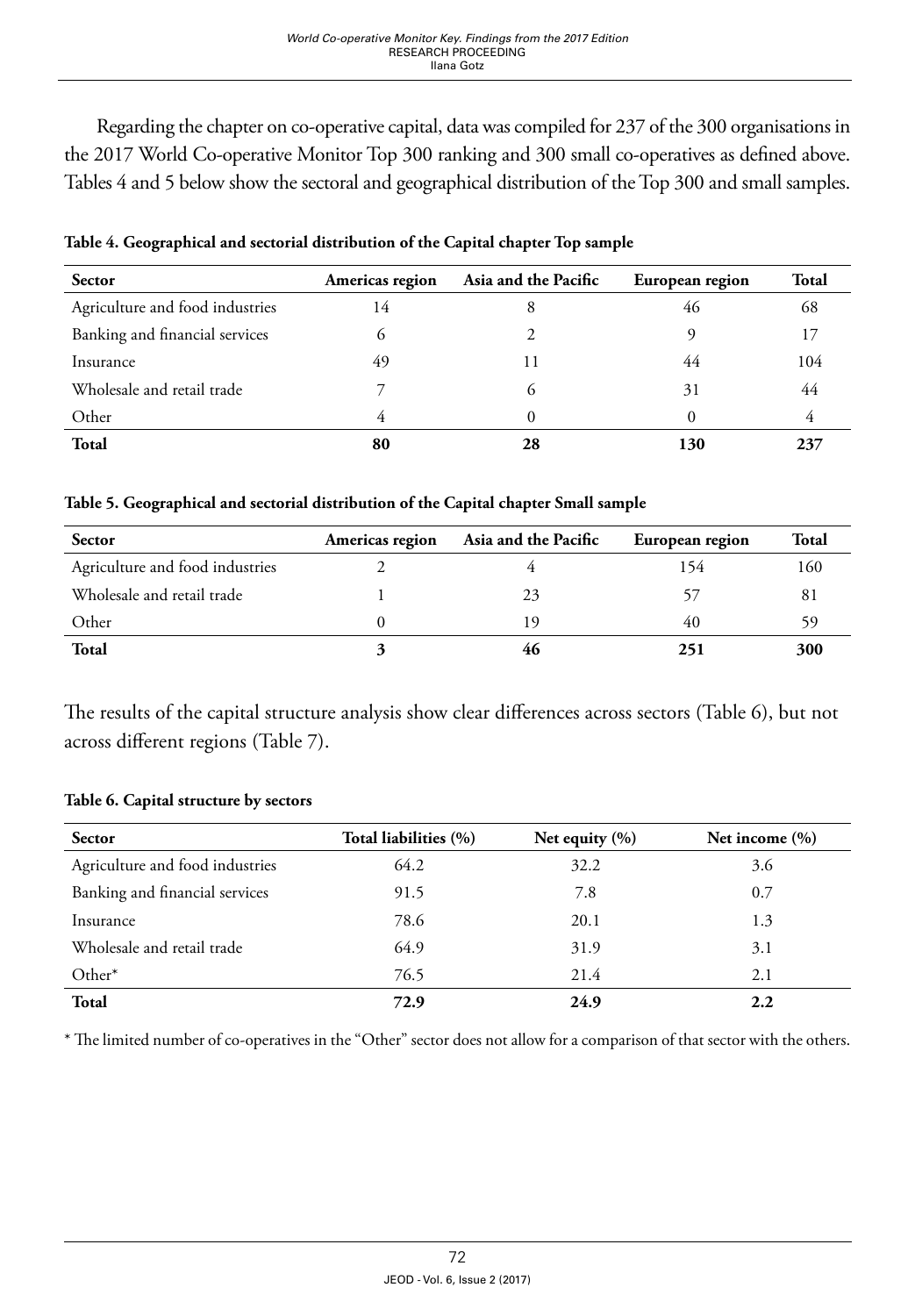| <b>Sector</b>        | Total liabilities (%) | Net equity $(\% )$ | Net income $(\% )$ |
|----------------------|-----------------------|--------------------|--------------------|
| Americas region      | 70.8                  | 26.5               | 2.7                |
| Asia and the Pacific | 69.4                  | 28.4               | 2.2                |
| European region      | 75.0                  | 23.0               | 2.0                |
| Total                | 72.9                  | 24.8               | 2.2                |

#### **Table 7. Capital structure by regions**

The chapter further analyses the capital structure exploring each sector, region, and analysing additional indexes including return on equity and return on asset. Overall, the data reveals a sector with "good capitalization, in financial equilibrium and with sufficient profitability to support growth" (Alliance and Euricse, 2017: 59). This result, at least in the case of the Top 300, provides evidence to dispel the traditional theory of co-operative capital (that co-operatives are unable by their nature to raise capital).

The analysis of the small co-operatives, on the other hand, reveals a different situation. The small co-operatives demonstrate more difficulties raising internal capital (equity) to finance their business compared to the Top sample and have generally lower performance both for internal capital (net equity) and for assets (total assets). These results suggest the need for fiscal policies aimed at retaining net income.

#### **4. Conclusions**

The results of the World Co-operative Monitor provide interesting insights into the cooperative movement. Over the years, the results of the research, focused primarily on the world's largest co-operative enterprises, have demonstrated the size and scope of these economic leaders of the co-operative movement. Contrary to the theory that co-operative businesses cannot sustain large dimensions, the highest-ranked organizations in the WCM database consistently have annual turnovers in excess of 60 billion US dollars. The analysis of the highest ranking businesses per sector in the WCM database proves not only that co-operatives can succeed even as large businesses, but that for the most part the economic leaders of the co-operative sector remained strong throughout the years of the global economic crisis.

These results, and the datasets that support them, have proven to be useful tools for both practitioners and academics. The WCM is the only research collecting annual quantitative data on the co-operative movement globally. The data bank developed is an important starting point for the study of the size and relevance of the co-operative business model. The data is available to researchers upon specific request and has been used over the years by both junior and senior researchers to further research on co-operatives locally and internationally. A recent example is the work undertaken by Johnston Birchall (Co-operatives UK, 2017) on co-operative governance in which the top 60 organizations from the WCM ranking have been analysed.